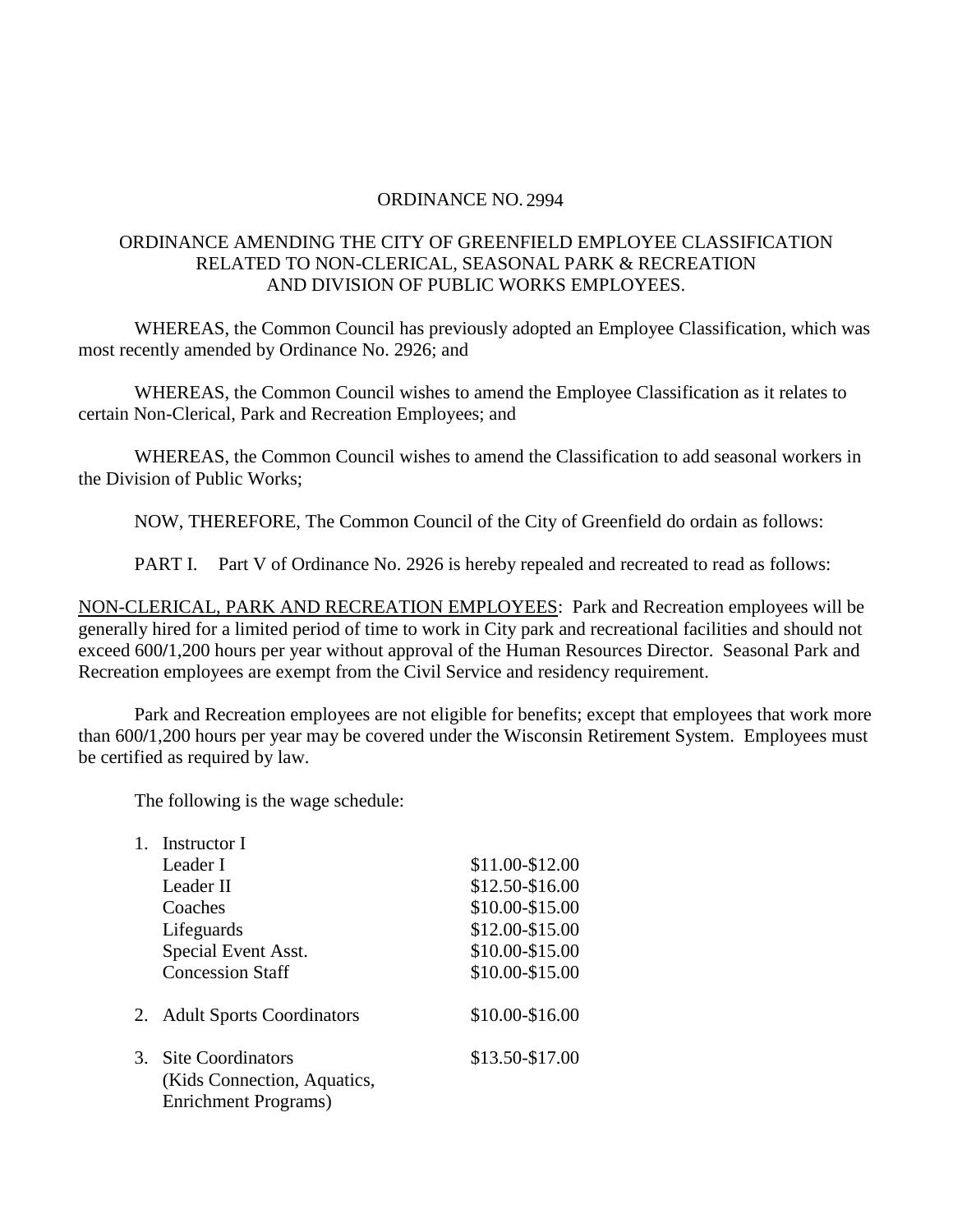## 4. Parks Workers

|    | Parks Worker I                       | \$14.00-\$15.00 |
|----|--------------------------------------|-----------------|
|    | Parks Worker II                      | \$16.00-\$18.00 |
| 5. | Instructor II                        |                 |
|    | <b>Water Safety Instructors</b>      | \$13.00-\$18.00 |
|    | Lifeguard Instructors                | \$16.00-\$20.00 |
|    | <b>Recreation Asst. Coordinators</b> | \$15.00-\$18.00 |
| 6. | Instructor III                       |                 |
|    | Enrichment Inst                      | \$20.00-\$25.00 |
|    | <b>Safety Inst</b>                   | \$18.00-\$22.00 |
|    | <b>Sports Camp Lead</b>              | \$18.00-\$25.00 |
|    | <b>Aquatic Instructor Trainer</b>    | \$20.00-\$27.00 |
|    | <b>Fitness Instructor</b>            | \$18.00-\$24.00 |
|    | Summer Playground Lead               | \$18.00-\$22.00 |
|    | <b>Event Specialist</b>              | \$20.00-\$28.00 |
| 7. | <b>Adult Sports Officials</b>        | \$22.00-\$30.00 |
| 8. | <b>Personal Trainers</b>             | \$22.00-\$30.00 |

PART II. The following is added as a new section to the City's Employee Classification:

NON-CLERICAL, SEASONAL WORKER EMPLOYEES: Division of Public Works employees will be generally hired for a limited period of time to work in City assisting Public Works with a variety of tasks and should not exceed 600/1200 hours per year without approval of the Human Resources Director. Seasonal Division of Public Works employees are exempt from the Civil Service and residency requirement.

Division of Public Works employees are not eligible for benefits; except employees who work more than 600/1200 hours per year may be covered under the Wisconsin Retirement System. Employees must be eligible as required by regulations.

The following is the wage schedule:

| Position                | Minimum | Maximum |
|-------------------------|---------|---------|
| <b>Seasonal Workers</b> | \$14.50 | \$16.50 |

PART III. All Ordinances or past provisions including rates of pay regarding employee classifications are hereby repealed if they are contrary to this Ordinance. Department Heads not complying with this procedure shall be subject to discipline up to and including termination.